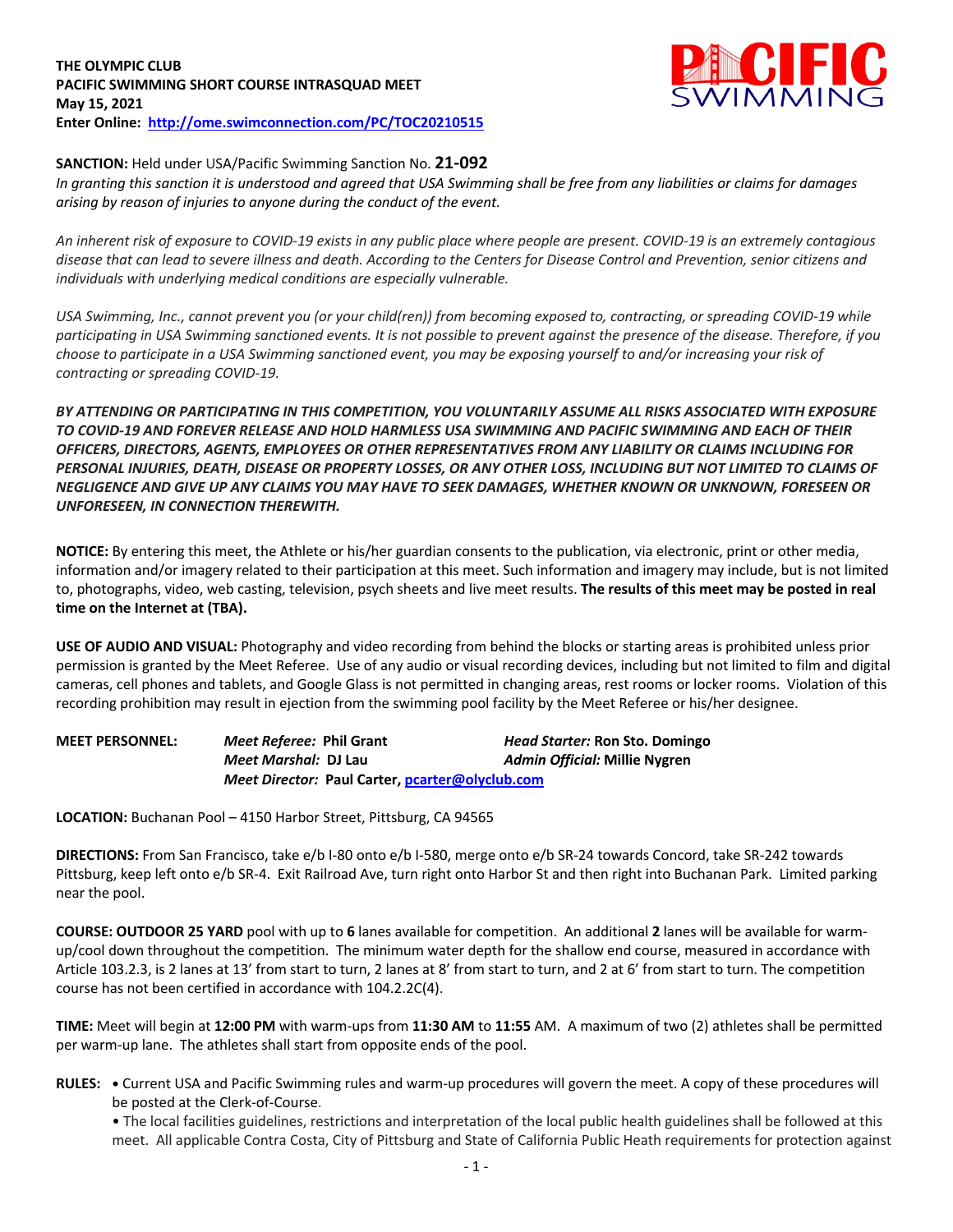COVID-19 will apply. All persons in the facility must be masked, with the exceptions of athletes during warm up, warm down, and actual competition. The meet director and meet referee may remove any individual who does not comply. • All applicable adults participating in or associated with this meet, acknowledge that they are subject to the provisions of the USA Swimming Minor Athlete Abuse Prevention Policy ("MAAPP"), and that they understand that compliance with the MAAPP policy is a condition of participation in the conduct of this competition.

- All events are timed finals.
- All events will swim fast to slow.
- Athletes may compete in **MAXIMUM 4** events per day.
- All Athletes ages 12 and under should complete competition within four (4) hours.

• Entries will be accepted until the number of splashes exceeds the estimated timeline, per the "Four-Hour Rule," based on the Athletes age and gender, or when the number of entered athlete meets maximum facility capacity as determined by facility and local health restrictions.

**•** If local conditions warrant it the Meet Referee, with the concurrence of the Meet Director, may require a mandatory scratch down. Immediate cash refunds will be made for any mandatory scratches.

• **All Coaches and Officials must wear their USA Swimming membership cards in a visible manner.** 

**ATTENTION HIGH SCHOOL ATHLETES:** If you are a high school athlete in season, you need to be Unattached from this meet. It is the athlete's responsibility to be Unattached from this meet. You can un-attach at the meet if necessary. This does not apply to athletes swimming under the rules of the Nevada Interscholastic Activities Association (NIAA).

**UNACCOMPANIED ATHLETES:** Any USA Swimming Athlete-Member competing at the meet must be accompanied by a USA Swimming Member-Coach for the purposes of Athlete supervision during warm-up, competition and warm-down. If a Coach-Member of the Athlete's USA Swimming Club does not attend the meet to serve in said supervisory capacity, it is the responsibility of the Athlete or the Athlete's legal guardian to arrange for supervision by a USA Swimming Member-Coach. The Meet Director or Meet Referee may assist the Athlete in making arrangements for such supervision; however, it is recommended that such arrangements be made in advance of the meet by the Athlete's USA Swimming Club Member-Coach.

**RACING STARTS:** Athletes must be certified by a USA Swimming member-coach as being proficient in performing a racing start or must start the race in the water. It is the responsibility of the Athlete or the Athlete's legal guardian to ensure compliance with this requirement.

**RESTRICTIONS:** • Smoking and the use of other tobacco products is prohibited on the pool deck, in the locker rooms, in spectator

- seating, on standing areas and in all areas used by Athletes, during the meet and during warm-up periods.
- Sale and use of alcoholic beverages is prohibited in all areas of the meet venue.
- No glass containers are allowed in the meet venue.
- No propane heater is permitted except for snack bar/meet operations.
- All shelters must be properly secured.
- Deck Changes are prohibited.

• Destructive devices, to include but not limited to, explosive devices and equipment, firearms (open or concealed), blades, knives, mace, stun guns and blunt objects are strictly prohibited in the swimming facility and its surrounding areas. If observed, the Meet Referee or his/her designee may ask that these devices be stored safely away from the public or removed from the facility. Noncompliance may result in the reporting to law enforcement authorities and ejection from the facility. Law enforcement officers (LEO) are exempt per applicable laws.

• Operation of a drone, or any other flying apparatus, is prohibited over the venue (pools, Athlete/Coach areas, Spectator areas and open ceiling locker rooms) any time Athletes, Coaches, Officials and/or Spectators are present.

**ELIGIBILITY:** • Athletes must be current members of USA Swimming and enter their name and registration number on the meet entry card as they are shown on their Registration Card. If this is not done, it may be difficult to match the Athlete with the registration and times database. The meet host will check all Athlete registrations against the SWIMS database and if not found to be registered, the Meet Director shall accept the registration at the meet (a \$10 surcharge will be added to the regular registration fee). Duplicate registrations will be refunded by mail.

• Meet is open only to qualified athletes registered with **THE OLYMPIC CLUB**. Athletes who are unattached but participating with **THE OLYMPIC CLUB** are eligible to compete.

• Entries with **"NO TIME" will be ACCEPTED**.

• Disabled Athletes are welcome to attend this meet and should contact the Meet Director or Meet Referee regarding any special accommodations on entry times and seeding per Pacific Swimming policy.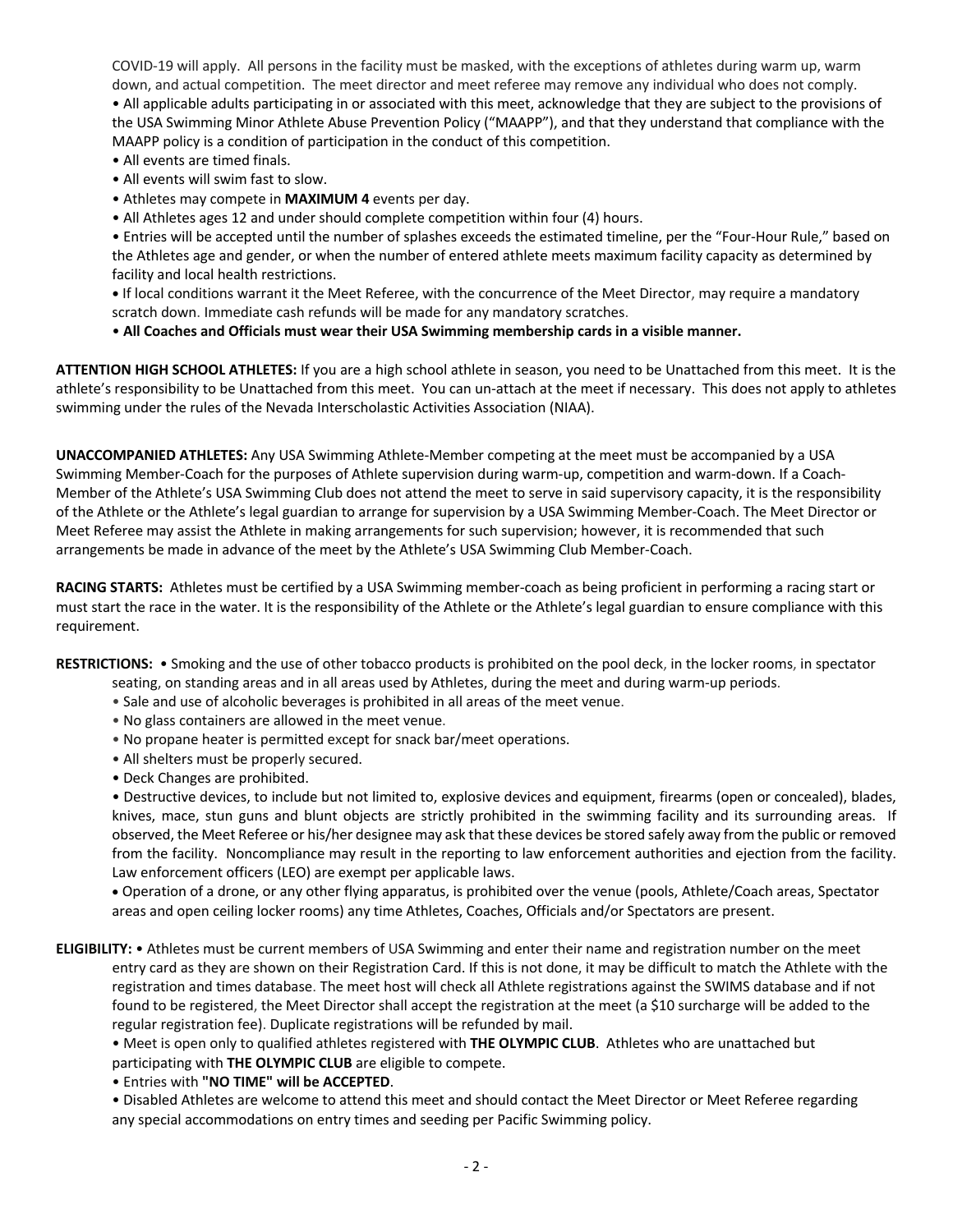• Athletes 19 years of age and over may compete in the meet for time only, no awards. Such Athletes must have met standards for the 17-18 age group.

• The Athlete's age will be the age of the Athlete on the first day of the meet.

**ENTRY FEES:** \$4.00 per event plus an \$8.00 participation fee per Athlete. Entries will be rejected if payment is not sent at time of request. No refunds will be made, except mandatory scratch downs.

**ENTRIES:** Entries will be accepted online only.To enter online go to **http://ome.swimconnection.com/PC/TOC20210515** to receive an immediate entry confirmation. This method requires payment by credit card. Swim Connection, LLC charges a processing fee for this service, equal to \$1 per Athlete plus 5% of the total Entry Fees. Please note that the processing fee is a separate fee from the Entry Fees. Online entries will be accepted through **May 9, 2021.**

**CHECK-IN:** The meet shall be pre-seeded. Athletes shall report to the bull-pen area at their scheduled time for each event.

**SCRATCHES:** Any Athletes not reporting for or competing in an individual timed final event that they have entered shall not be penalized.

**AWARDS:** None.

## **ADMISSION:** Free.

**MISCELLANEOUS:** No overnight parking is allowed. Facilities will not be provided after meet hours.

## **EVENT SUMMARY:**

| <b>SATURDAY</b> |                      |  |
|-----------------|----------------------|--|
| 12 & Under      | <b>13 &amp; Over</b> |  |
| 50 FR           | <b>50 FR</b>         |  |
| 100 FR          | <b>100 FR</b>        |  |
| 200 FR          | 200 FR               |  |
| <b>50 BK</b>    | 100 BK               |  |
| 50 BR           | 100 FL               |  |
| 50 FL           | 100 BR               |  |
| 100 IM          | 200 IM               |  |
|                 | 200 FI               |  |